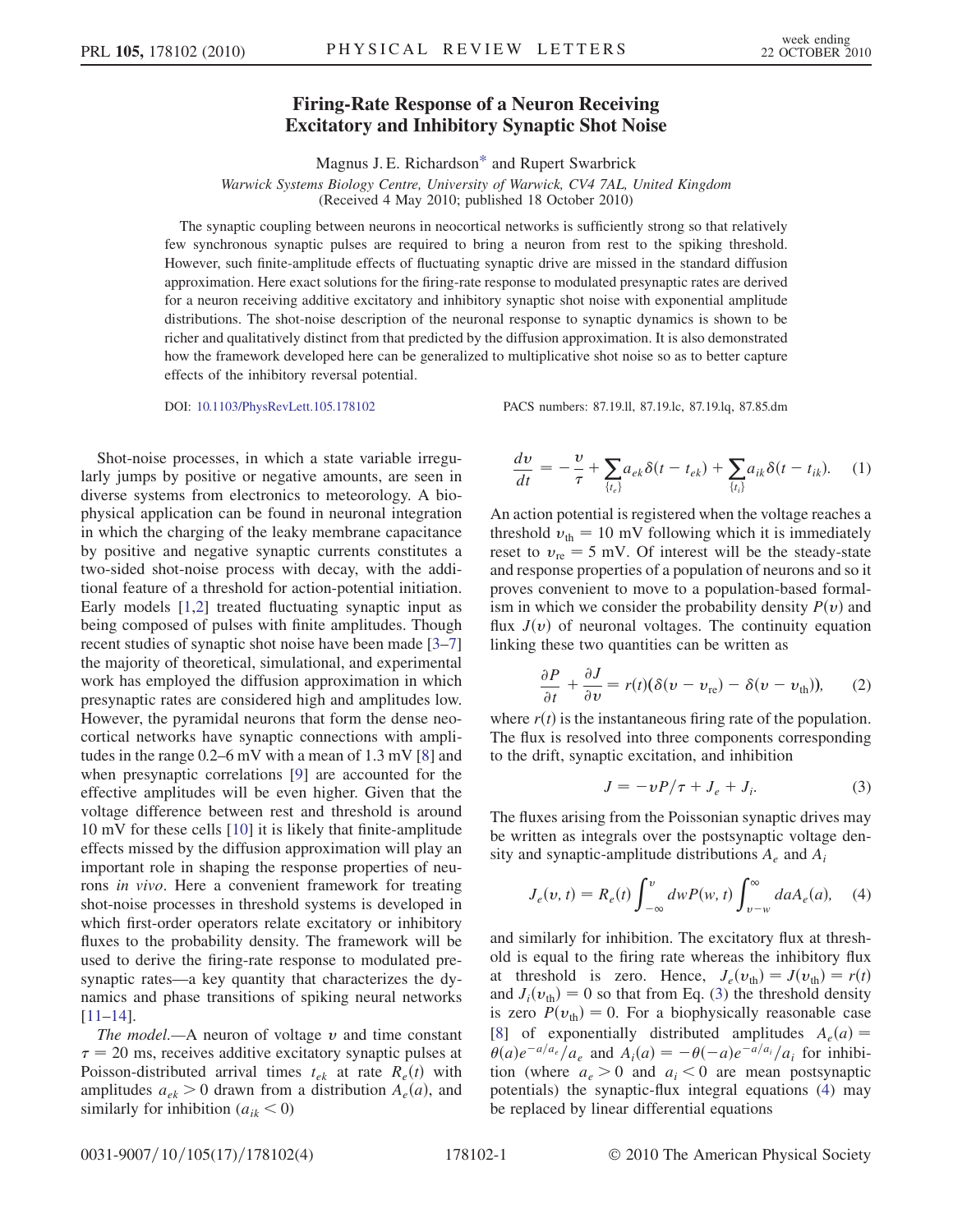<span id="page-1-0"></span>
$$
\frac{\partial J_e}{\partial v} + \frac{J_e}{a_e} = R_e P - r(t)\delta(v - v_{\text{th}}) \text{ and } \frac{\partial J_i}{\partial v} + \frac{J_i}{a_i} = R_i P
$$
\n(5)

rendering the shot-noise master equation solvable: Eqs. ([2\)](#page-0-2), [\(3\)](#page-0-0), and [\(5](#page-1-0)) are linear in fluxes and probability density and so can be solved analytically for firing-rate quantities using Laplace transforms or integrated numerically using the threshold integration method [[15](#page-3-10)] for voltage-dependent quantities.

Generalized amplitude distributions.—The amplitude distributions considered here are single exponentials, but the framework extends to more general distributions expressible as a sum of exponentials  $A(a) = \sum_{m} \alpha^{(m)}$  $e^{-a/a^{(m)}}/a^{(m)}$ , with  $\alpha^{(m)}$  positive or negative and  $\sum_{m} \alpha^{(m)} = 1$ . Each exponential component has a flux obeying an equation of the form [\(5](#page-1-0)) with, if the component is excitatory ( $a^{(m)} > 0$ ), a corresponding contribution  $r^{(m)}$  to the firing rate where  $\sum_{m} r^{(m)} = r$ . A full analytical treatment of this generalization is beyond the scope of this Letter, but examples of two-component excitatory processes are provided [[16](#page-3-11)].

Subthreshold-voltage moments.—For later comparison to the diffusion approximation, the subthreshold ( $v_{\text{th}} \rightarrow \infty$ so  $r = J = 0$ ) voltage mean and variance are first derived. This is achieved using bilateral Laplace transforms  $\tilde{f}(s) = \int_{-\infty}^{\infty} dv e^{sv} f(v)$  where the transform of the subthreshold probability density is the generating function  $Z_0(s)$  for the subthreshold-voltage moments. Transforming the synaptic-flux equations ([5](#page-1-0)) and substituting the fluxes into the transform of Eq. [\(3\)](#page-0-0) gives

$$
\frac{dZ_0}{ds} = \left(\frac{a_e \tau R_{e0}}{1 - a_e s} + \frac{a_i \tau R_{i0}}{1 - a_i s}\right) Z_0,\tag{6}
$$

<span id="page-1-1"></span>where  $R_{e0}$ ,  $R_{i0}$  are steady-state excitatory and inhibitory presynaptic rates (a zero subscript will denote a steadystate quantity). Integrating, and noting that  $Z_0(0) = 1$ because probability densities integrate to unity, gives  $Z_0(s) = 1/(1 - a_e s)^{\tau R_{e0}} (1 - a_i s)^{\tau R_{i0}}$ . The generating function for the subthreshold cumulants is  $W_0 = \log(Z_0)$ so the *n*th cumulant is  $\frac{d^n}{ds^n} W_0(s)|_{s=0}$ . For the subthreshold mean  $\mu_0$  and variance  $\sigma_0^2$  this yields

<span id="page-1-3"></span>
$$
\mu_0 = a_e \tau R_{e0} + a_i \tau R_{i0}, \qquad \sigma_0^2 = a_e^2 \tau R_{e0} + a_i^2 \tau R_{i0}, \tag{7}
$$

which are the two parameters typically used to characterize synaptic drive in the diffusion approximation.

Steady-state rate.—The threshold  $v_{\text{th}}$  is now reinstated to obtain the steady-state quantities required later for the firing-rate response (the first-passage-time density has recently been derived elsewhere [\[17\]](#page-3-12), although see [\[16\]](#page-3-11) for the spike-train spectrum). Laplace-transforming equations  $(2)$ ,  $(3)$  $(3)$  $(3)$ , and  $(5)$  $(5)$ , and substituting for the fluxes yields the following equation for the transformed steady-state density  $\tilde{P}_0(s)$ :

$$
\frac{d\tilde{P}_0}{ds} = \left(\frac{a_e \tau R_{e0}}{1 - a_e s} + \frac{a_i \tau R_{i0}}{1 - a_i s}\right) \tilde{P}_0 - \frac{\tau r_0}{s} \left(\frac{e^{s v_{\text{th}}}}{1 - a_e s} - e^{s v_{\text{re}}}\right),\tag{8}
$$

where  $r_0$  is the *a priori* unknown steady-state rate. Note that the term in brackets comprising the presynaptic rates can [using Eq. ([6](#page-1-1))] be rewritten as  $Z_0^{-1} dZ_0/ds$ . Making this substitution, combining the derivatives and integrating between s and  $1/a_e$  gives

<span id="page-1-5"></span>
$$
\tilde{P}_0(s) = \tau r_0 \int_s^{1/a_e} \frac{dc}{c} \frac{Z_0(s)}{Z_0(c)} \left( \frac{e^{cv_{\text{th}}}}{1 - a_e c} - e^{cv_{\text{re}}} \right). \tag{9}
$$

<span id="page-1-2"></span>Probability densities integrate to unity,  $\tilde{P}_0(0) = 1$ , so

$$
\frac{1}{\tau r_0} = \int_0^{1/a_e} \frac{dc}{c} \frac{1}{Z_0(c)} \left( \frac{e^{cv_{\text{th}}}}{1 - a_e c} - e^{cv_{\text{re}}} \right) \tag{10}
$$

gives the steady-state rate as a function of four independent synaptic variables  $R_{e0}$ ,  $R_{i0}$ ,  $a_e$ ,  $a_i$ . To take the diffusion limit of this integral it is convenient to note that  $Z_0 = e^{W_0}$ where  $W_0(c) = c\mu_0 + c^2\sigma_0^2/2! + \cdots$  is the subthreshold cumulant-generating function. In the diffusion limit of small synaptic amplitudes and high synaptic rates the integral [\(10\)](#page-1-2) can be approximated as

<span id="page-1-4"></span>
$$
\frac{1}{\tau r_0} \simeq \int_0^\infty \frac{dy}{y} e^{-y^2/2} (e^{yy_{\text{th}}} - e^{yy_{\text{re}}}) + O\left(\frac{a_{e,i}}{\sigma_0}\right), \qquad (11)
$$

where  $y_{\text{th}} = (v_{\text{th}} - \mu_0)/\sigma_0$  and analogously for  $y_{\text{re}}$ . This is the simplified form [[12](#page-3-13)] of the Ricciardi diffusion approximation [[18](#page-3-14)] and projects the underlying finite-amplitude synaptic drive onto a two-variable subspace spanned by the subthreshold-voltage mean  $\mu_0$  and variance  $\sigma_0^2$  [Eq. ([7](#page-1-3))] only. In Fig. [1](#page-2-0) the shot-noise [Eq. ([10\)](#page-1-2)] and diffusion approximation [Eq. [\(11\)](#page-1-4)] rates are compared. Even for relatively modest amplitudes of 2 mV (see introduction) the rate prediction of the diffusion approximation deviates from the full shot-noise result [panel [1\(a\)](#page-2-1)] and misses the shot-noise skew [[5](#page-3-15),[6\]](#page-3-16) of the underlying voltage distribution [panel [1\(b\)\]](#page-2-1) calculated using the threshold integration method  $[16]$  $[16]$  $[16]$ . The time course in panel  $1(b)(i)$  $1(b)(i)$ , featuring significant ( $a_e/v_{\text{th}} = 0.2$ ) excitatory postsynaptic potentials, is reminiscent of in vivo recordings [[19](#page-3-17)].

Rate response to modulated presynaptic rates.—A modulation of either excitatory or inhibitory ( $\kappa = e$ , i) firing rates  $R_{\kappa}(t) = R_{\kappa 0} + R_{\kappa 1}e^{i\omega t}$  is now considered. At first order this will induce a modulation in the probability density  $P(t) = P_0 + P_1 e^{i\omega t}$  where  $P_1$  is of order  $R_{\kappa 1}$ , with similar forms for all fluxes and the firing rate. At first order, the transformed fluxes from the continuity and synapticflux equations [\(2](#page-0-2)) and [\(5](#page-1-0)) can be substituted into the net flux [Eq. [\(3](#page-0-0))] to give an equation for the modulated density

$$
\frac{d\tilde{P}_1}{ds} = \left(\frac{a_e \tau R_{e0}}{1 - a_e s} + \frac{a_i \tau R_{i0}}{1 - a_i s} - \frac{i\omega \tau}{s}\right) \tilde{P}_1 + \frac{a_\kappa \tau R_{\kappa 1}}{1 - a_\kappa s} \tilde{P}_0
$$

$$
- \frac{\tau r_\kappa}{s} \left(\frac{e^{s v_{\text{th}}}}{1 - a_e s} - e^{s v_{\text{re}}}\right),\tag{12}
$$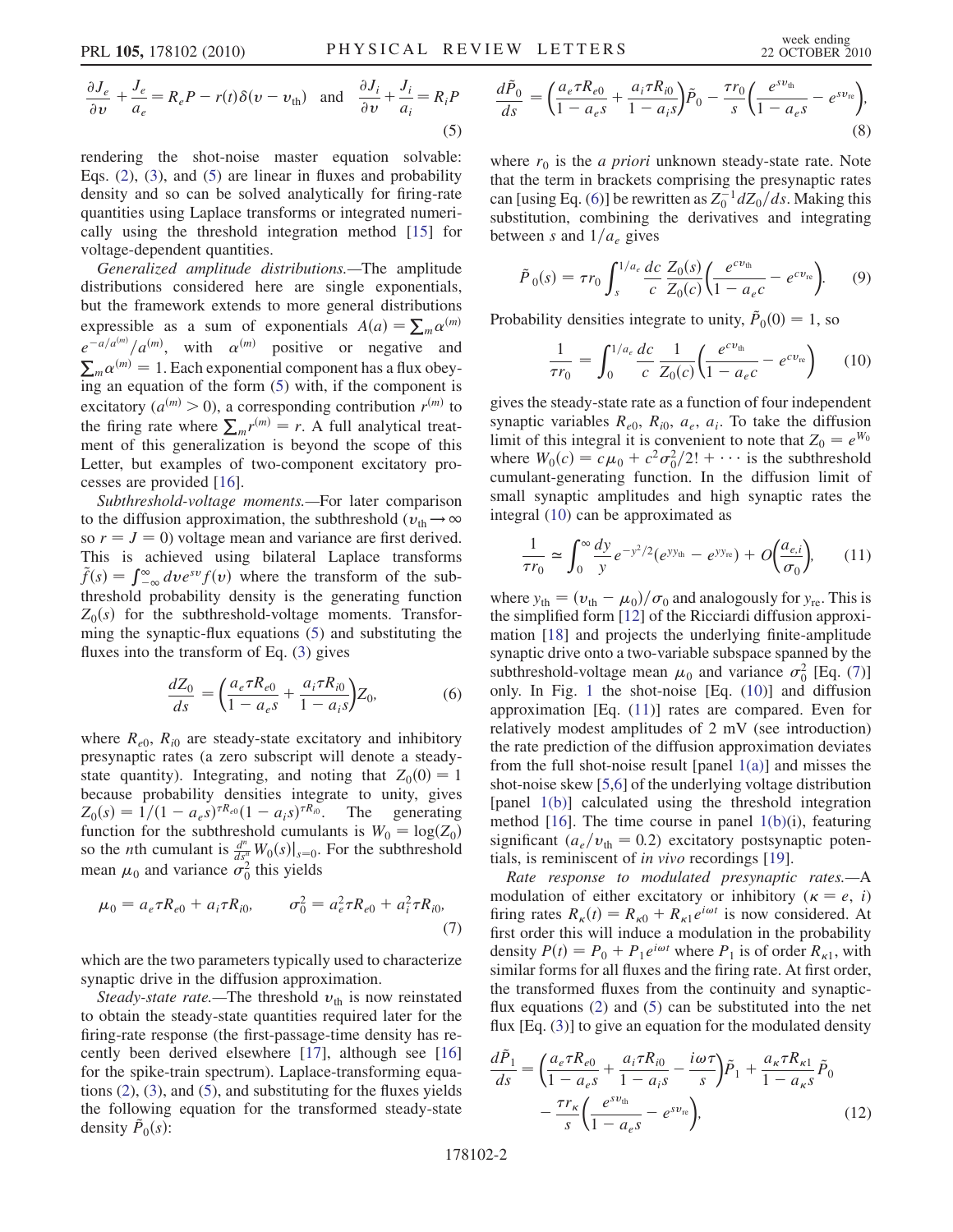<span id="page-2-0"></span>

<span id="page-2-1"></span>FIG. 1 (color online). Steady state for three example shot-noise cases that are predicted to have identical behavior under the diffusion approximation: (i) large excitatory jumps (green), (ii) small excitatory and inhibitory jumps (blue) and (iii) large inhibitory jumps (red), each for fixed  $\sigma_0 = 4$  mV as a function of  $\mu_0$  [equation set [\(7\)](#page-1-3) determines  $R_{e0}$  and  $R_{i0}$ ]. (a) Steady-state rates [Eq. ([10](#page-1-2))] show a clear departure from the diffusion approximation [black, Eq. [\(11\)](#page-1-4)] except for the small amplitude case (blue). Note that not all  $\mu_0$ ,  $\sigma_0$  are accessible with positive presynaptic rates (green curve,  $\mu_0 > 8$  mV). The pairs of mean amplitudes (in mV) are marked in the panel. (b) Example time courses and steady-state densities (from threshold integration [[16](#page-3-11)]) for the three cases  $\mu_0 = 5$  mV on panel (a), symbols; presynaptic rates  $R_{e0} \tau$ ,  $R_{i0} \tau$  in panel (b)] compared with the diffusion approximation (black). The density discontinuity at reset (arrows) has amplitude  $\tau r_0/v_{\text{th}}$  [Eqs. ([2\)](#page-0-2) and [\(3\)](#page-0-0)] and so persists even in the diffusion limit [case (ii)]. (c) Additional examples of the disparity between shot-noise and diffusion-approximation rates  $(r_0^{\text{shot}} - r_0^{\text{diff}})/r_0^{\text{diff}}$  [see Eqs. ([10](#page-1-2)) and [\(11\)](#page-1-4) all for cases where  $\sigma_0 = 4$  mV, so that  $r_0^{\text{diff}}$  is that given in panel (a)].

where  $r_{\kappa}$  is the modulated firing rate. Introducing  $Z_1(s) =$  $Z_0(s)/s^{i\omega\tau}$  and combining derivatives gives

<span id="page-2-2"></span>
$$
Z_1 \frac{d}{ds} \frac{\tilde{P}_1}{Z_1} + \frac{\tau r_{\kappa}}{s} \left( \frac{e^{s v_{\text{th}}}}{1 - a_e s} - e^{s v_{\kappa}} \right) = \frac{a_{\kappa} \tau R_{\kappa 1}}{1 - a_{\kappa} s} \tilde{P}_0. \tag{13}
$$

From the normalization of probability  $\tilde{P}_1(0) = 0$ . Both sides of Eq. [\(13](#page-2-2)) are now divided by  $Z_1$  and s integrated over the range  $0 \rightarrow 1/a_e$  on the limits of which the terms containing  $P_1$  vanish. This gives the rate response

$$
r_{\kappa} = R_{\kappa 1} \frac{\int_0^{1/a_e} \frac{ds a_{\kappa}}{1 - a_{\kappa} s} \frac{1}{Z_1(s)} \tilde{P}_0(s)}{\int_0^{1/a_e} \frac{ds}{s} \frac{1}{Z_1(s)} \left( \frac{e^{sv_{\text{th}}}}{1 - a_e s} - e^{sv_{\text{re}}} \right)} \tag{14}
$$

<span id="page-2-3"></span>which, on substitution for  $\tilde{P}_0(s)$  in Eq. [\(9\)](#page-1-5), gives

$$
r_{\kappa} = R_{\kappa 1} \tau r_0 \frac{\int_0^{1/a_e} \frac{ds}{s} \frac{1}{Z_0(s)} \left( \frac{e^{sv_{\text{th}}}}{1 - a_e s} - e^{sv_{\text{re}}} \right) \int_0^s \frac{dc a_{\kappa} c^{i\omega \tau}}{1 - a_{\kappa} c}}{\int_0^{1/a_e} \frac{ds}{s} \frac{1}{Z_0(s)} \left( \frac{e^{sv_{\text{th}}}}{1 - a_e s} - e^{sv_{\text{re}}} \right) s^{i\omega \tau}}.
$$
 (15)

The low-frequency limit is identical to the gradient of the steady-state rate so  $r_{\kappa} \rightarrow R_{\kappa 1} dr_0/dR_{\kappa 0}$  when  $\omega \tau \rightarrow 0$ , as expected. The leading-order high-frequency form for <span id="page-2-5"></span>either excitation or inhibition is straightforward to derive: integrating the first of equation set ([5\)](#page-1-0) gives the firing rate in terms of the rate of jumps across threshold

$$
r(t) = R_e(t) \int_{-\infty}^{\nu_{\text{th}}} e^{-(\nu_{\text{th}} - \nu)/a_e} P(\nu, t) d\nu.
$$
 (16)

Consider now a modulation of the excitatory presynaptic rates. At first order in the modulated quantities there will be one term proportional to  $R_{e1}P_0(v)$  and a second to  $R_{e0}P_1(v, t)$ . With the expectation that  $P_1(v, t) \rightarrow 0$  for high-frequency modulation and comparing the first term to the steady-state rate [proportional to  $R_{e0}P_0(v)$ ], a constant high-frequency limit  $r_e \rightarrow r_0R_{e1}/R_{e0}$  is found, whereas a similar argument for inhibition gives  $r_i \rightarrow 0$ . Corrections to these limiting results can be extracted from Eq. ([15](#page-2-3)) by making the substitution  $s = e^{-x}/a_e$ , rotating in the complex plane  $x \rightarrow q/i\omega\tau$ , and expanding in powers of inverse frequency. For example, the integral in the denominator of Eq. [\(15\)](#page-2-3) becomes a series of gamma functions

$$
c_0 \int_0^\infty dq e^{-q} q^{R_{e0}\tau - 1} \bigg( 1 + c_1 \frac{q}{i\omega \tau} + \cdots \bigg), \qquad (17)
$$

where 
$$
c_0 = e^{v_{\text{th}}/a_e}(1 - a_i/a_e)^{R_{i0}\tau}/a_e^{i\omega\tau}(i\omega\tau)^{R_{e0}\tau}
$$
 and

$$
c_1 = \frac{1}{2} - \frac{v_{\text{th}}}{a_e} - e^{-(v_{\text{th}} - v_{\text{re}})/a_e} - \frac{R_{e0}\tau}{2} + \frac{a_i R_{i0}\tau}{a_e - a_i}.
$$
 (18)

The numerator [Eq. [\(15\)](#page-2-3)] can be similarly expanded yielding double integrals also expressible as a series of gamma functions. Common gamma functions in the numerator and denominator may be factored out to yield the rate-response for excitation in the high-frequency limit

<span id="page-2-6"></span>
$$
r_e \simeq r_0 \frac{R_{e1}}{R_{e0}} \left( 1 - \frac{R_{e0} \tau}{i \omega \tau} \left( \frac{c_1}{R_{e0} \tau + 1} + \frac{1}{2} \right) \right) \tag{19}
$$

<span id="page-2-4"></span>giving the amplitude  $|r_e|$  of the response as a constant plus corrections of  $O(1/\omega^2)$ . For inhibition

$$
r_i \simeq r_0 \frac{R_{i1} \tau}{i \omega \tau} \frac{a_i}{a_e - a_i} \left( 1 - \frac{(R_{e0} \tau + 1)}{i \omega \tau} \frac{a_e}{a_e - a_i} \right) \tag{20}
$$

is the asymptotic form, so the amplitude decays as  $1/w\tau$ with a phase lag approaching  $-3\pi/2$  (because  $a_i < 0$ ). These analytical and asymptotic results are plotted in Fig. [2](#page-3-18) for the cases (i), (ii), and (iii) treated in the previous section. The results can again be compared to the diffusion approximation for which modulation of a presynaptic firing rate  $R_{\kappa}$  induces a simultaneous modulation of both the mean  $\mu_1 = R_{\kappa 1} \tau a_{\kappa}$  and variance  $\sigma_1^2 = R_{\kappa 1} \tau a_{\kappa}^2$ . The sum of mean  $r_u$  and variance  $r_{\sigma^2}$  modulations [[12](#page-3-13),[13](#page-3-19),[16](#page-3-11)],  $r_k$  =  $r_{\mu} + r_{\sigma^2}$ , is also plotted in the panels of Fig. [2.](#page-3-18) As expected, cases (i) and (iii) deviate significantly from the diffusion approximation at all frequencies. Note that synaptic channels with large amplitudes show correspondingly greater susceptibilities to presynaptic rate modulation. The low synaptic-amplitude case (ii) agrees well for biophysically reasonable frequencies  $f$ , though there are deviations for  $f > 10$  kHz. The asymptotics for the diffusion approximation have been derived elsewhere [\[12](#page-3-13)[,13\]](#page-3-19)